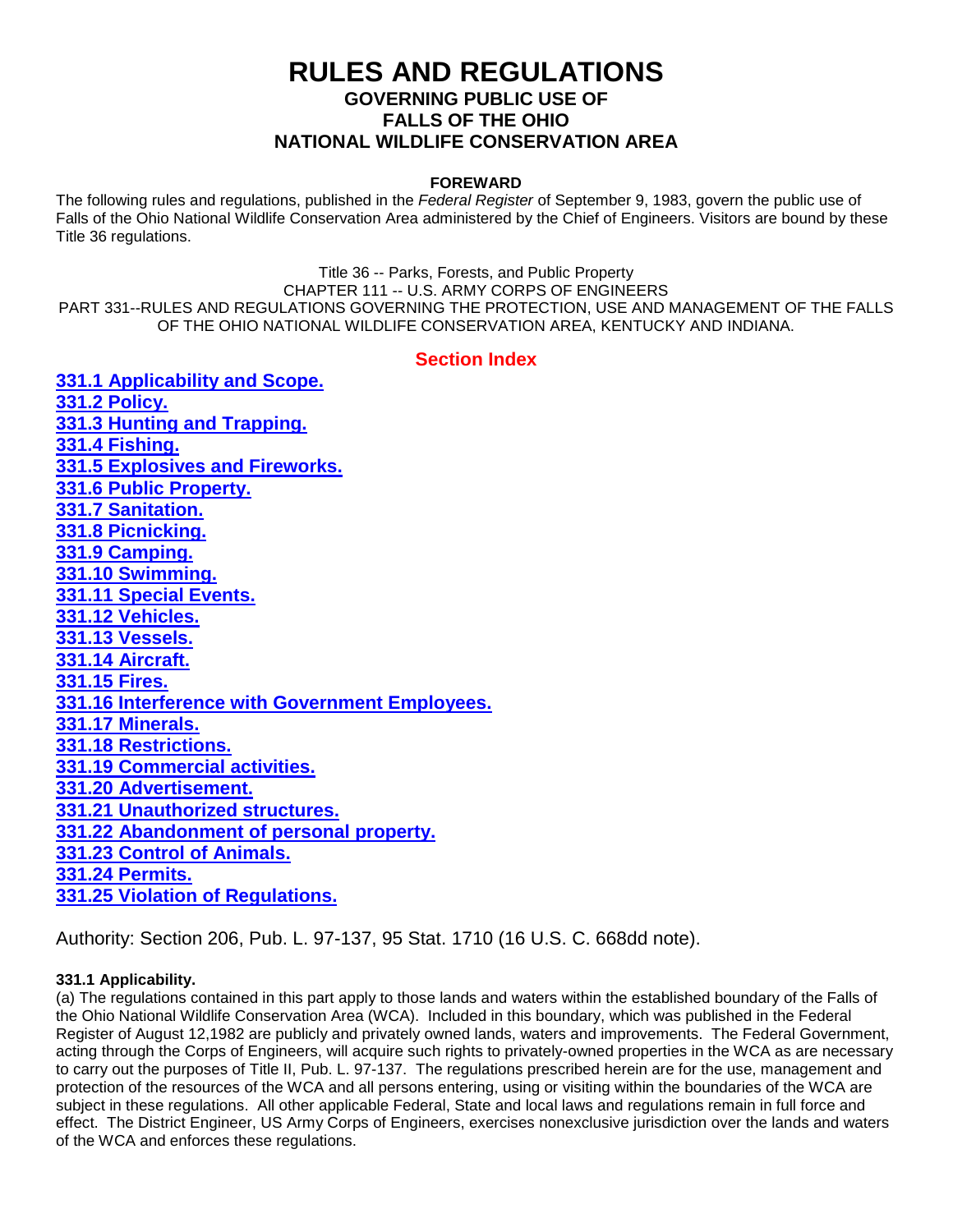(b) The WCA boundary encompasses an existing hydroelectric generating station and the McAlpine Locks and Dam operation navigation structures which are part of the authorized Ohio River Navigation System. The continued operation and maintenance of this system take precedence over the purposes of the WCA, except that such operation and maintenance will be consistent with the basic purpose of the WCA as regards prohibition of hunting, vandalism and dumping of refuse. Management of the WCA to achieve its intended purposes will, to the extent practicable, be accomplished in a manner consistent and compatible with continued generation of electricity and navigation on the Ohio River, including operation and maintenance of the McAlpine Locks and Dam and the Louisville Repair Station and material storage areas located on Shippingport Island.

## <span id="page-1-0"></span>**331.2 Policy.**

# **[\[Return to Section Index\]](#page-0-1)**

(a) It is the policy of the Secretary of the Army, acting through the Corps of Engineers, to manage the natural and cultural resources of the WCA in the public interest, providing the public with safe and healthful recreational opportunities while protecting and enhancing these resources.

(b) Unless otherwise indicated in this part, the term "District Engineer" shall include the authorized representatives of the District Engineer.

(c) The WCA shall be available to the public without regard to sex, race, color, creed, or national origin. No lessee, licensee, or concessionaire providing a service to the public shall discriminate against any person because of sex, race, creed, color, or national origin in the conduct of the operations under the lease, license or concession contract.

# <span id="page-1-1"></span>**331.3 Hunting and trapping.**

Unless authorized in writing by the District Engineer:

(a) The hunting, trapping, catching, molesting, killing or having in possession any wild animal or bird, or taking the eggs of any such bird, is prohibited.

**[\[Return to Section Index\]](#page-0-1)**

(b) Possession of equipment (including, but not limited to, firearms, ammunition, traps, projectile firing devices including bow and arrow) which could be used for hunting, trapping, or the taking of wildlife, is prohibited. **[\[Return to Section Index\]](#page-0-1)**

# <span id="page-1-2"></span>**331.4 Fishing.**

Unless otherwise authorized in writing by the District Engineer:

(a) Fishing is only permitted in accordance with the laws and regulations of the State within whose exterior boundaries that portion of the WCA is located, and such laws and regulations which are now or may hereafter be in effect are hereby adopted as part of these regulations.

(b) Fishing by means of the use of drugs, poisons, explosives, bow and arrow or electricity is prohibited.

(c) Commercial fishing and fishing with gill nets, trammel nets, hoop nets, bow and arrow or trot lines is prohibited. **[\[Return to Section Index\]](#page-0-1)**

# <span id="page-1-3"></span>**331.5 Explosives and fireworks.**

Unless otherwise authorized in writing by the District Engineer:

(a) The possession or use of fireworks is prohibited.

(b) The possession or use of explosives is prohibited.

# **[\[Return to Section Index\]](#page-0-1)**

# <span id="page-1-4"></span>**331.6 Public property.**

Unless otherwise authorized in writing by the District Engineer, the destruction, injury, defacement, removal or any alteration of public property including, but not limited to natural formations, paleontological features and vegetative growth is prohibited. Any such destruction, removal, or alteration of public property shall be in accordance with the conditions of any permission granted.

**[\[Return to Section Index\]](#page-0-1)**

# <span id="page-1-5"></span>**331.7 Sanitation.**

(a) Garbage, trash, rubbish, litter or any other waste material or waste liquid generated on the WCA shall be removed from the project or deposited in receptacles provided for that purpose. The improper disposal of such wastes within the boundaries of the WCA is prohibited.

(b) The use of refuse containers for the disposal of refuse not generated on the WCA is prohibited.

(c) It is a violation to bring any material onto the WCA for the purpose of disposal.

(d) The discharge or placing of sewage, galley waste, garbage, refuse, or pollutants into the WCA waters from any vessel or watercraft is prohibited.

# **[\[Return to Section Index\]](#page-0-1)**

# <span id="page-1-6"></span>**331.8 Picnicking.**

(a) Picnicking is permitted only in designated areas.

(b) Picnickers shall remove all personal equipment and clean their sites upon departure.

**[\[Return to Section Index\]](#page-0-1)**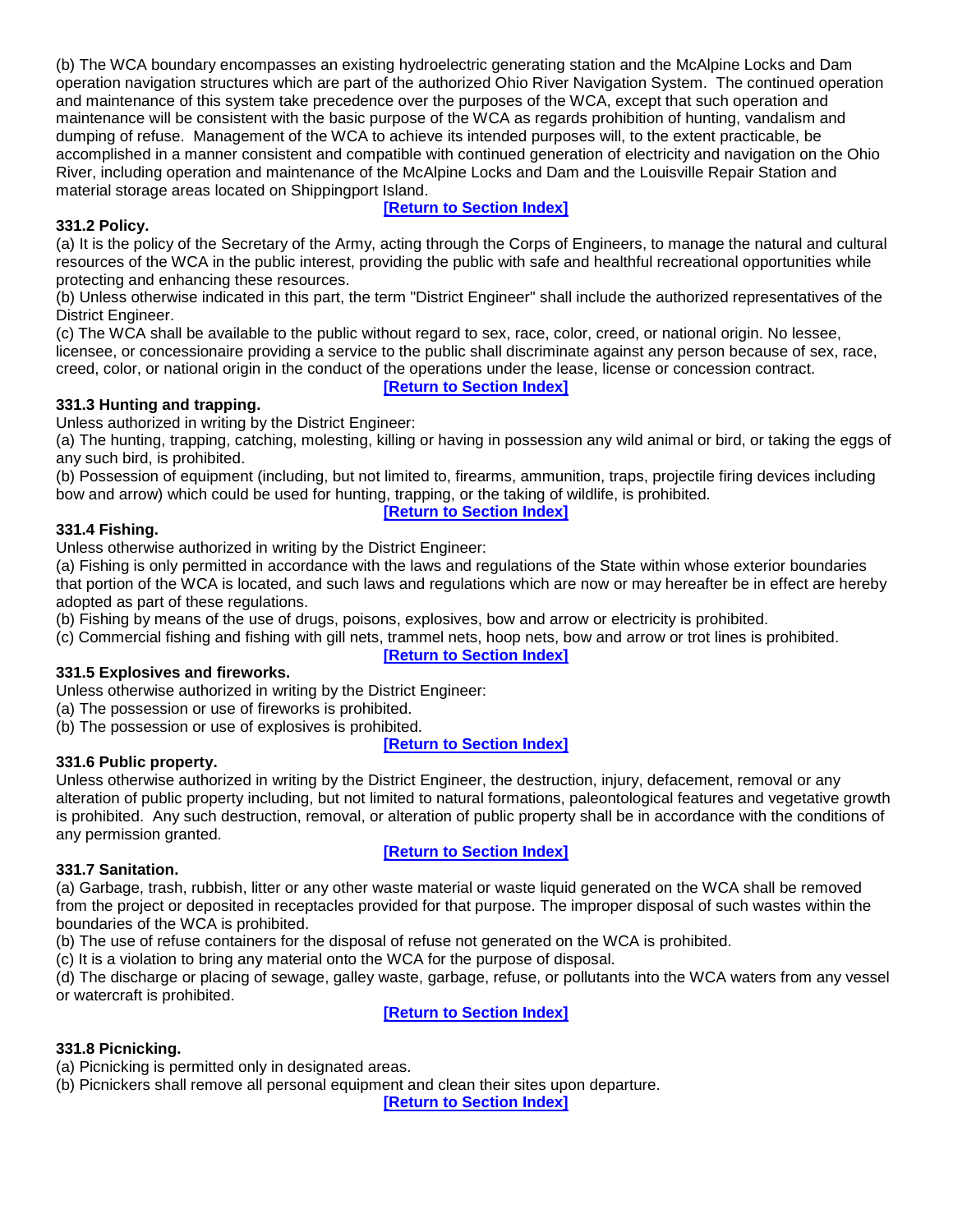# <span id="page-2-0"></span>**331.9 Camping.**

Camping is not permitted within the WCA.

# **[\[Return to Section Index\]](#page-0-1)**

### <span id="page-2-1"></span>**331.10 Swimming.**

Swimming is prohibited unless authorized in writing by the District Engineer. **[\[Return to Section Index\]](#page-0-1)**

### <span id="page-2-2"></span>**331.11 Special Events.**

(a) Special events including, but not limited to, water carnivals, boat regattas, music festivals, dramatic presentations or other special recreation programs are prohibited unless written permission has been granted by the District Engineer. (b) The public shall not be charged any fee by the sponsor of such event unless the District Engineer has approved in writing the proposed schedule of fees. The District Engineer shall have authority to revoke permission and require removal of any equipment upon failure of the sponsor to comply with terms and conditions of the permit/permission. Any violation shall constitute a separate violation for each calendar day in which occurs.

### <span id="page-2-3"></span>**331.12 Vehicles.**

### **[\[Return to Section Index\]](#page-0-1)**

(a) The use of a vehicle off roadways is prohibited except as may be authorized by the District Engineer.

(b) Vehicles shall not be parked in violation of any posted restriction, or in such a manner as to endanger any Federal property to include natural features. The owner of any vehicle parked in violation of this section shall be presumed to have parked it, and unless rebutted such presumption will be sufficient to sustain a conviction as provided for in 331.25. (c)Vehicles shall be operated in accordance with all posted regulations.

(d) Driving or operating any vehicle in a careless, negligent, or reckless manner, heedlessly or in willful disregard for the safety of other persons, or in such manner as to endanger any property or environmental feature, or without due care or at a speed greater than is reasonable and prudent under prevailing conditions with regard to traffic, weather, road, light and surface conditions, is prohibited.

(e) This section pertains to all vehicles, including, but not limited to automobiles, trucks, motorcycles, minibikes, trail bikes, snowmobiles, dune buggies, all terrain vehicles, bicycles, trailers, campers, or any other such equipment.

(f) Except as authorized by the District Engineer, no person shall operate any motorized vehicle without a proper and effective exhaust muffler, or with an exhaust muffler cutout open, or in any other manner which renders the exhaust muffler ineffective in muffling the sound of engine exhaust.

### <span id="page-2-4"></span>**331.13 Vessels.**

### **[\[Return to Section Index\]](#page-0-1)**

(a) Vessels or other watercraft may be operated in the WCA haters except in prohibited or restricted areas in accordance with posted regulations and applicable Federal, State and local laws.

(b) All vessels when not in actual use shall be removed from the WCA unless securely moored at mooring facilities approved by the District Engineer. The placing of floating or stationary mooring facilities to, or interfering with, a buoy, channel marker, or other navigational aid is prohibited.

(c)The operation of vessels or other watercraft in a careless, negligent, or reckless manner so as to endanger any property (including the operator and/or user(s) of the vessel or watercraft) is prohibited.

### **[\[Return to Section Index\]](#page-0-1)**

### <span id="page-2-5"></span>**331.14 Aircraft.**

(a) The operation of aircraft on WCA lands and waters is prohibited, unless authorized in writing by the District Engineer.

(b) Except in extreme emergencies threatening human life or serious property loss, the air delivery of any person or thing by parachute, helicopter, or other means onto project lands or waters without written permission of the District Engineer is prohibited.

(c) The provisions of this section shall not be applicable to aircraft engaged in official business of the Federal Government or used in emergency rescue in accordance with the directions of the District Engineer.

### <span id="page-2-6"></span>**331.15 Fires.**

**[\[Return to Section Index\]](#page-0-1)**

Open fires are prohibited unless confined to fireplaces, grills, or other facilities designed for this purpose as designated by the District Engineer. Fires shall not be left unattended and must be completely extinguished prior to departure. **[\[Return to Section Index\]](#page-0-1)**

### <span id="page-2-7"></span>**331.16 Interference with government employees.**

Interference with any Government employee in the conduct of his or her official duties pertaining to the administration of these regulations is prohibited. It is a violation to fail to comply with a lawful order directed by any Government employee or to knowingly give any false, fictitious, or fraudulent report or other information to any Government employee in the performance of his or her official duties pertaining to the administration of these regulations.

### <span id="page-2-8"></span>**331.17 Minerals.**

**[\[Return to Section Index\]](#page-0-1)**

All activities in connection with prospecting, exploration, development, mining or other removal or the processing of mineral resources and all uses reasonably incident thereto are prohibited.

**[\[Return to Section Index\]](#page-0-1)**